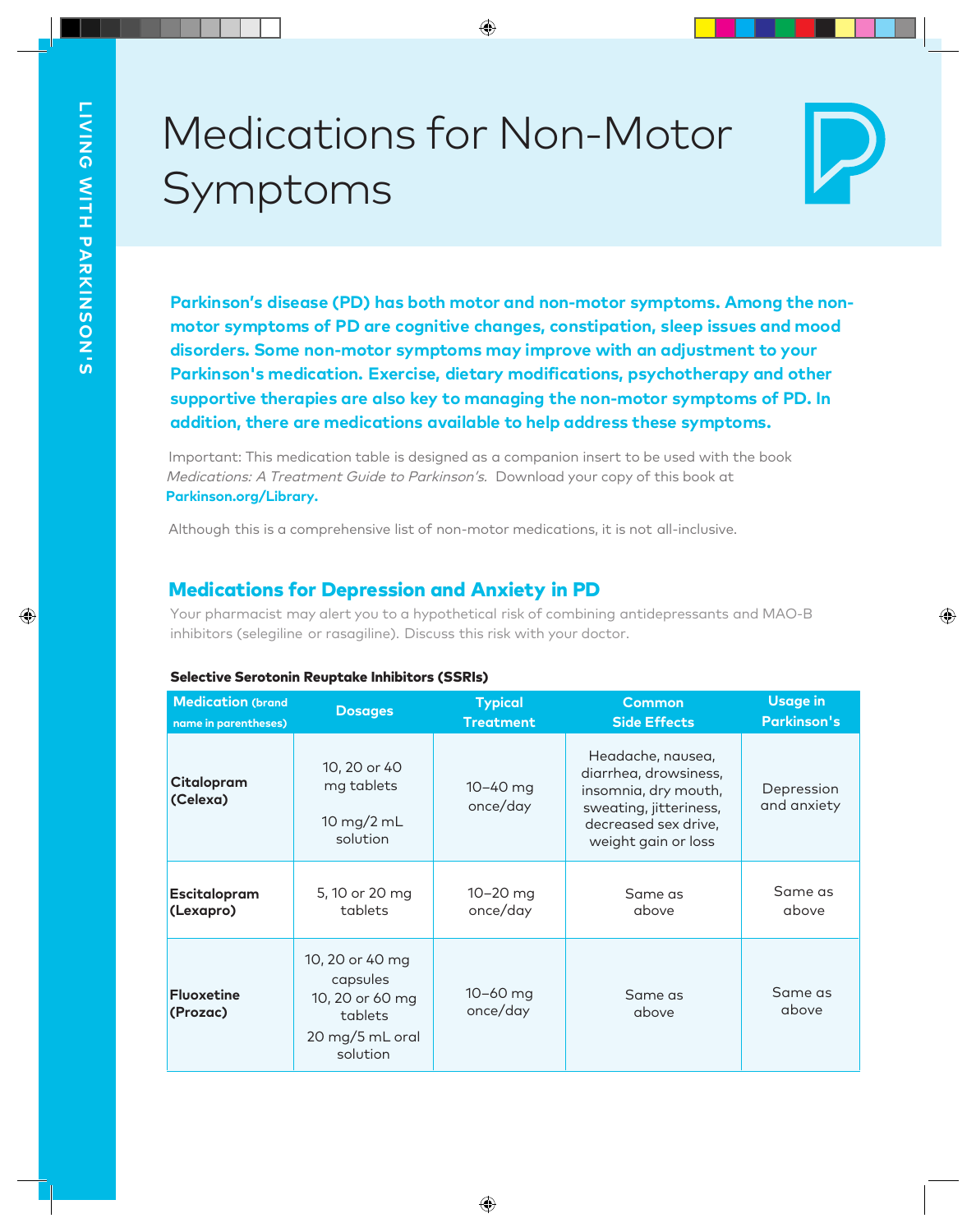## Selective Serotonin Reuptake Inhibitors (SSRIs)

| <b>Medication (brand</b><br>name in parentheses) | <b>Dosages</b>                                                        | <b>Typical</b><br><b>Treatment</b> | <b>Common</b><br><b>Side Effects</b>                                                                                                        | <b>Usage in</b><br><b>Parkinson's</b> |
|--------------------------------------------------|-----------------------------------------------------------------------|------------------------------------|---------------------------------------------------------------------------------------------------------------------------------------------|---------------------------------------|
| <b>Sertraline</b><br>(Zoloft)                    | 25, 50 or 100 mg<br>tablets<br>$20 \text{ mg/mL}$<br>oral concentrate | 25-200 mg<br>once/day              | Headache, nausea,<br>diarrhea, drowsiness,<br>insomnia, dry mouth,<br>sweating, jitteriness,<br>decreased sex drive,<br>weight gain or loss | Depression<br>and anxiety             |

#### Serotonin/Norepinephrine Reuptake Inhibitors (SNRIs)

| <b>Medication (brand</b>                |                                                                                 | <b>Typical</b>                                        | <b>Common</b>                                                                                                                     | <b>Usage in</b>           |
|-----------------------------------------|---------------------------------------------------------------------------------|-------------------------------------------------------|-----------------------------------------------------------------------------------------------------------------------------------|---------------------------|
| name in parentheses)                    | <b>Dosages</b>                                                                  | <b>Treatment</b>                                      | <b>Side Effects</b>                                                                                                               | <b>Parkinson's</b>        |
| <b>Desvenlafaxine</b><br>(Pristiq)      | 25, 50 or 100<br>mg ER tablets                                                  | 50 mg<br>once/day                                     | Nausea, dry mouth,<br>dizziness, headache,<br>excessive sweating,<br>constipation, trouble<br>sleeping and decreased<br>sex drive | Depression<br>and anxiety |
| <b>Duloxetine</b><br>(Cymbalta)         | 20, 30, 40 or<br>60 mg<br>capsules                                              | $30 - 60$ mg<br>once/day                              | Same as above<br>plus may worsen<br>liver problems                                                                                | Same as<br>above          |
| Venlafaxine<br>(Effexor,<br>Effexor XR) | 25, 37.5, 50, 75 or<br>100 mg tablets<br>XR: 37.5, 75, 150<br>or 225 mg tablets | 25-75 mg<br>twice/day<br>XR:<br>75-150 mg<br>once/day | Same as<br>above plus<br>may raise<br>blood pressure                                                                              | Same as<br>above          |

## Tricyclic Antidepressants

| <u>THEY CITE MITCHES PLESSON ITES</u>             |                                                                |                                    |                                                                                                                                  |                                       |
|---------------------------------------------------|----------------------------------------------------------------|------------------------------------|----------------------------------------------------------------------------------------------------------------------------------|---------------------------------------|
| <b>Medication (brand)</b><br>name in parentheses) | <b>Dosages</b>                                                 | <b>Typical</b><br><b>Treatment</b> | <b>Common</b><br><b>Side Effects</b>                                                                                             | <b>Usage in</b><br><b>Parkinson's</b> |
| Amitriptyline<br>(Elavil)                         | 10, 25, 50, 75,<br>100 or 150 mg<br>tablets                    | 25-50 mg<br>once/day at<br>bedtime | Dry mouth, dizziness,<br>drowsiness, headache,<br>blurred vision,<br>confusion, constipation,<br>nausea and urinary<br>retention | Depression<br>and anxiety             |
| Nortriptyline<br>(Pamelor)                        | 10, 25, 50 or 75<br>mg capsules<br>10 mg/5 mL oral<br>solution | 25-150 mg<br>once/day              | Same as<br>above                                                                                                                 | Same as<br>above                      |

# Other Antidepressants

| <b>Medication (brand)</b>                                 | <b>Dosages</b>                                                                                    | <b>Typical</b>                         | <b>Common</b>                                                                                                                         | <b>Usage in</b>           |
|-----------------------------------------------------------|---------------------------------------------------------------------------------------------------|----------------------------------------|---------------------------------------------------------------------------------------------------------------------------------------|---------------------------|
| name in parentheses)                                      |                                                                                                   | <b>Treatment</b>                       | <b>Side Effects</b>                                                                                                                   | <b>Parkinson's</b>        |
| <b>Mirtazapine</b><br>(Remeron,<br><b>Remeron SolTab)</b> | 7.5, 15, 30 or 45<br>mg tablets<br>SolTab: 15, 30 or<br>45 mg orally<br>disintegrating<br>tablets | $15 - 30$ mg<br>once/day at<br>bedtime | Drowsiness, dizziness,<br>increased appetite,<br>weight gain,<br>constipation and<br>vivid dreams; low risk<br>of sexual side effects | Depression<br>and anxiety |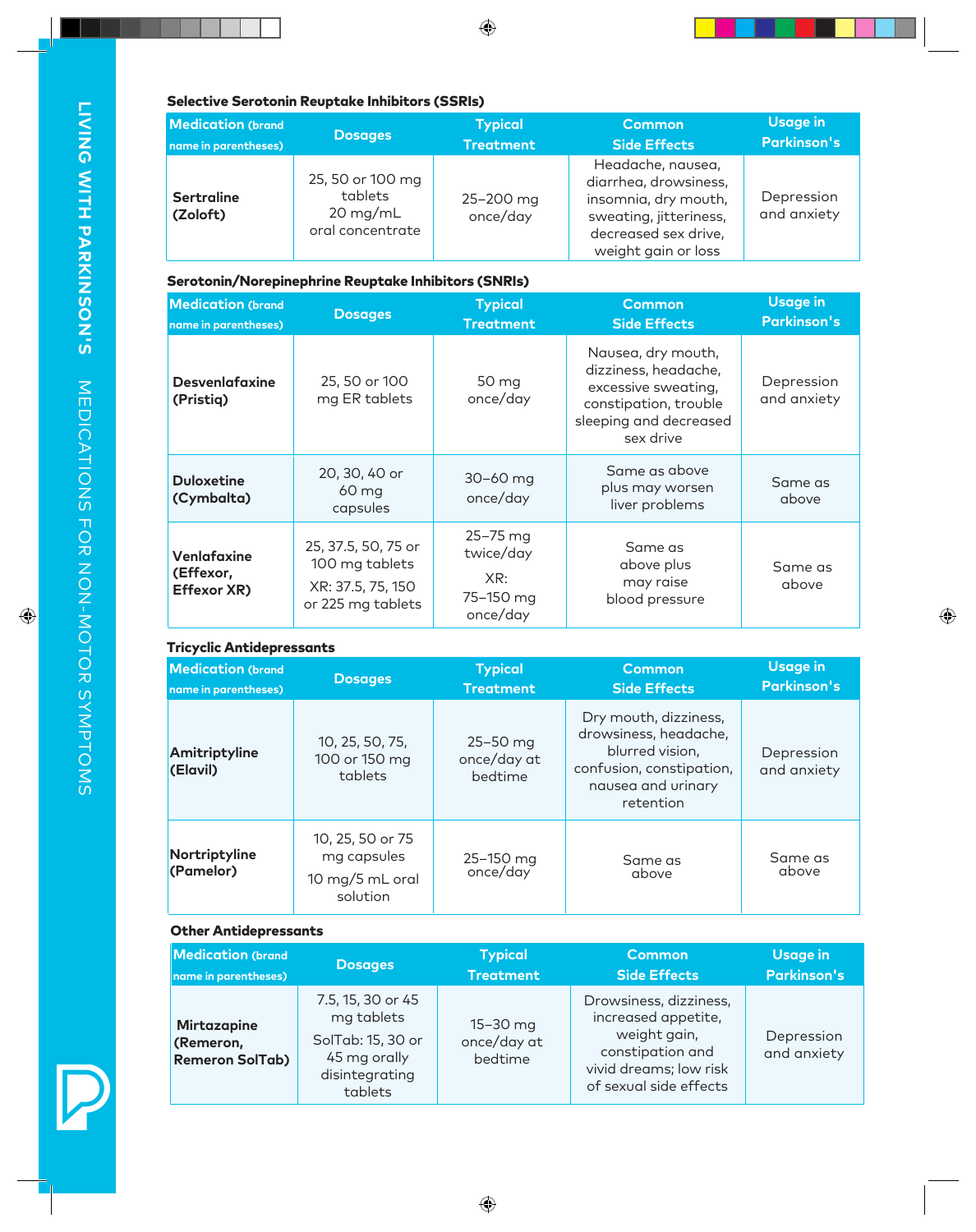# Other Antidepressants

| <b>Medication (brand</b>                                                                         | <b>Dosages</b>                                                                               | <b>Typical</b>                                                                    | <b>Common</b>                                                                                                 | <b>Usage in</b>              |
|--------------------------------------------------------------------------------------------------|----------------------------------------------------------------------------------------------|-----------------------------------------------------------------------------------|---------------------------------------------------------------------------------------------------------------|------------------------------|
| name in parentheses)                                                                             |                                                                                              | <b>Treatment</b>                                                                  | <b>Side Effects</b>                                                                                           | <b>Parkinson's</b>           |
| <b>Bupropion</b><br>(Wellbutrin,<br><b>Wellbutrin SR,</b><br><b>Wellbutrin XL</b><br>and others) | 75 or 100 mg<br>tablets<br>SR: 100, 150 or<br>200 mg tablets<br>XL: 150 or 300<br>mg tablets | 75-150 mg 3<br>times/day<br>SR: 150 mg<br>twice/day<br>XL: 150-300 mg<br>once/day | Dry mouth, trouble<br>sleeping, headache,<br>nausea, constipation,<br>confusion, dizziness<br>and weight loss | Depression<br>and<br>anxiety |

#### Benzodiazepines

| <b>Medication (brand</b><br>name in parentheses) | <b>Dosages</b>                                                                                     | <b>Typical</b><br><b>Treatment</b>                         | <b>Common</b><br>Side Effects                                                                                        | <b>Usage in</b><br><b>Parkinson's</b> |
|--------------------------------------------------|----------------------------------------------------------------------------------------------------|------------------------------------------------------------|----------------------------------------------------------------------------------------------------------------------|---------------------------------------|
| Clonazepam<br>(Klonopin)                         | 0.5, 1 or 2 mg<br>tablets<br>0.125, 0.25, 0.5, 1<br>or 2 mg orally<br>disintegrating<br>tablets    | $0.25 - 2$ mg<br>up to 3<br>times/day                      | Drowsiness,<br>tiredness,<br>lightheadedness,<br>depression, headache,<br>confusion, dizziness<br>and blurred vision | Anxiety                               |
| Alprazolam<br>(Xanax,<br><b>Xanax XR)</b>        | 0.25, 0.5, 1, 2 or<br>3 mg tablets<br>1 mg/mL oral<br>solution<br>XR: 0.5, 1, 2 or 3<br>mg tablets | $0.25 - 1$ mg<br>3-4 times/day<br>XR: 0.5-6 mg<br>once/day | Same as<br>above                                                                                                     | Same as<br>above                      |
| <b>Diazepam</b><br>(Valium)                      | 2, 5 or 10 mg<br>tablets<br>$5 \,\mathrm{mg}/5 \,\mathrm{m}$ L<br>oral solution                    | 1-5 mg up to<br>4 times/day                                | Same as<br>above                                                                                                     | Same as<br>above                      |
| Lorazepam<br>(Ativan)                            | 0.5, 1 or 2 mg<br>tablets<br>2 mg/mL oral<br>concentrate                                           | $0.5-2$ mg up to<br>3 times/day                            | Same as<br>above                                                                                                     | Same as<br>above                      |

# Other Anti-Anxiety Medications

| <b>Medication (brand</b><br>name in parentheses) | <b>Dosages</b>                                                                | <b>Typical</b><br><b>Treatment</b>                | <b>Common</b><br><b>Side Effects</b>                                             | <b>Usage in</b><br><b>Parkinson's</b> |
|--------------------------------------------------|-------------------------------------------------------------------------------|---------------------------------------------------|----------------------------------------------------------------------------------|---------------------------------------|
| <b>Buspirone</b><br>(BuSpar)                     | 5, 7.5, 10, 15 or 30<br>mg tablets                                            | $5-15$ mg<br>twice/day                            | Dizziness, drowsiness,<br>dry mouth, nausea<br>and headache                      | Anxiety                               |
| Propranolol<br>(Inderal and<br>others)           | 10, 20, 40, 60 or<br>80 mg tablets<br>20 mg/5 mL or<br>40 mg/5 mL<br>solution | $10 - 40$ mg<br>up to 3<br>times/day<br>as needed | Decreased heart<br>rate, depression<br>and worsening of<br>preexisting<br>asthma | Same as<br>above                      |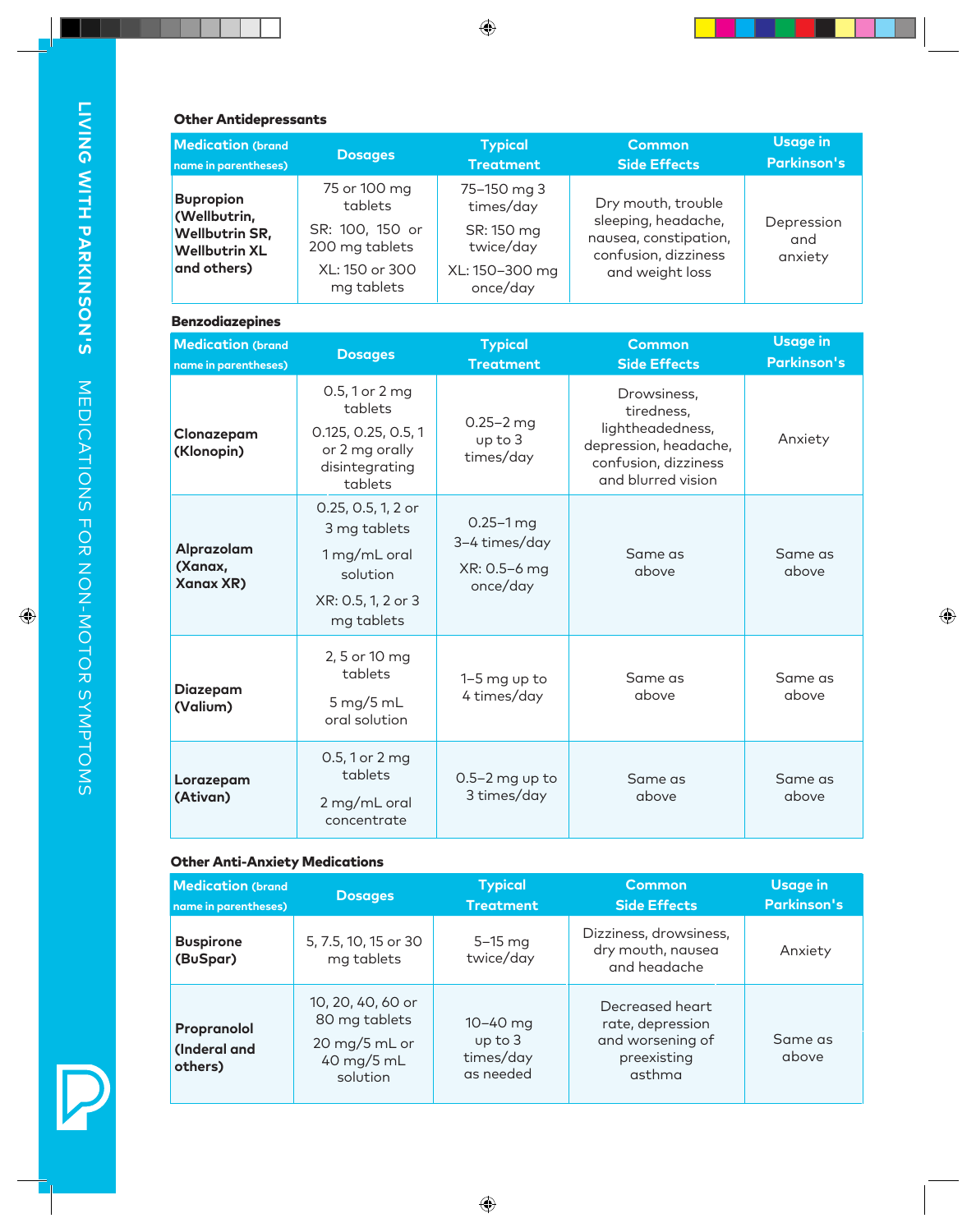**Medications for Dementia in PD**<br>Note: Donepezil, galantamine and rivastigmine — all acetylcholinesterase inhibitors — can cause slow heart rate (bradycardia), abnormal heart rhythm, fainting due to a drop in blood pressure and<br>heart block (heart rhythm disorder).

| <b>Medication (brand</b><br>name in parentheses) | <b>Dosages</b>                                                                         | <b>Typical</b><br><b>Treatment</b>                                                              | <b>Common</b><br><b>Side Effects</b>                                                                     | <b>Usage in</b><br><b>Parkinson's</b> |
|--------------------------------------------------|----------------------------------------------------------------------------------------|-------------------------------------------------------------------------------------------------|----------------------------------------------------------------------------------------------------------|---------------------------------------|
| <b>Donepezil</b><br>(Aricept,<br>Aricept ODT)    | 5, 10 or 23 mg<br>tablets<br>5 or 10 mg orally<br>disintegrating<br>tablets            | $5-23$ mg<br>once/day at<br>bedtime                                                             | Nausea, headache,<br>diarrhea, vomiting,<br>insomnia, dizziness,<br>muscle cramps and<br>slow heart rate | Dementia                              |
| Galantamine<br>(Razadyne,<br><b>Razadyne ER)</b> | 4, 8 or 12 mg tabs<br>4 mg/mL oral<br>solution<br>ER: 8, 16 or 24 mg<br>capsules       | $8-12$ mg<br>twice/day<br>ER: 16-24 mg<br>once/day                                              | Same as<br>above                                                                                         | Same as<br>above                      |
| Rivastigmine<br>(Exelon)                         | 1.5, 3, 4.5 or 6<br>mg capsules<br>4.6, 8.5 or<br>13.3 mg/24-<br>hour patch            | $1.5 - 6$ mg<br>twice/day<br>Patch: Apply<br>1 patch once/<br>day                               | Same as<br>above                                                                                         | Same as<br>above                      |
| <b>Memantine</b><br>(Namenda,<br>Namenda XR)     | 5 or 10 mg<br>tablets<br>2 mg/mL oral<br>solution<br>XR: 7, 14, 21 or<br>28 mg tablets | 5-20 mg<br>once/day<br>(If more than<br>5 mg/day, give<br>twice/day)<br>XR: 7-28 mg<br>once/day | Dizziness,<br>headache,<br>confusion and<br>constipation                                                 | Same as<br>above                      |

# Medications for Psychosis

Medications for psychosis for Parkinson's disease are often different than typical treatments, as some medications are contraindicated for people with Parkinson's. Consult with a Parkinson's specialist and view materials from the Aware in Care kit (visit **Parkinson.org/AwareinCare**) for information on medications to avoid.

Note: Avoid all other typical and atypical anti-psychotics. DO NOT use haloperidol (Haldol).

| <b>Medication (brand</b><br>name in parentheses)  | <b>Dosages</b>                                                                                                                                                              | <b>Typical</b><br><b>Treatment</b>      | <b>Common</b><br><b>Side Effects</b>                                                                                                                                             | <b>Usage in</b><br><b>Parkinson's</b>          |
|---------------------------------------------------|-----------------------------------------------------------------------------------------------------------------------------------------------------------------------------|-----------------------------------------|----------------------------------------------------------------------------------------------------------------------------------------------------------------------------------|------------------------------------------------|
| Clozapine<br>(Clozaril,<br>FazaClo,<br>Versacloz) | Clozaril: 25, 50,<br>100 or 200 mg<br>tablets<br>FazaClo:<br>12.5, 25, 100, 150 or<br>200 mg orally<br>disintegrating<br>tablets<br>Versacloz: 50 mg/<br>mL oral suspension | $12.5 - 50$ mg<br>once or twice/<br>day | Drowsiness, drooling,<br>tachycardia (fast<br>heart rate), dizziness,<br>constipation, low blood<br>pressure, headache<br>Blood tests for white<br>blood cell counts<br>required | Psychosis<br>(hallucinations<br>and delusions) |
| Pimavanserin<br>(Nuplazid)                        | 34 mg<br>capsules                                                                                                                                                           | 34 mg<br>once/day                       | Nausea,<br>swelling of<br>limbs and<br>confusion                                                                                                                                 | Same as<br>above                               |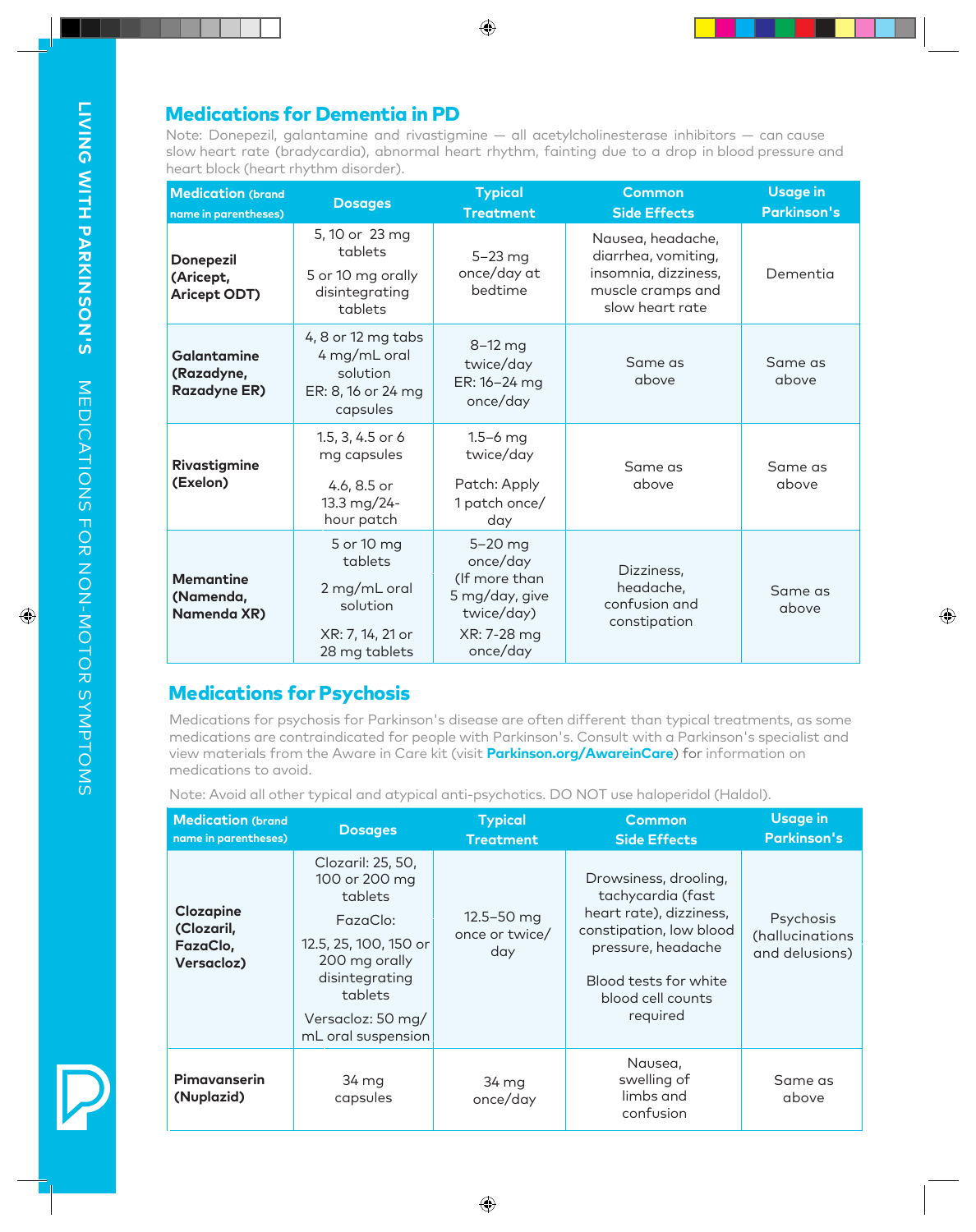| <b>Medication (brand</b>                               | <b>Dosages</b>                                                                                      | <b>Typical</b>                                                                                        | <b>Common</b>                                                                                  | <b>Usage in</b>                                |
|--------------------------------------------------------|-----------------------------------------------------------------------------------------------------|-------------------------------------------------------------------------------------------------------|------------------------------------------------------------------------------------------------|------------------------------------------------|
| name in parentheses)                                   |                                                                                                     | <b>Treatment</b>                                                                                      | <b>Side Effects</b>                                                                            | <b>Parkinson's</b>                             |
| <b>Quetiapine</b><br>(Seroquel,<br><b>Seroquel XR)</b> | 25, 50, 100, 150,<br>200, 300 or 400<br>mg tablets<br>XR: 50, 150, 200,<br>300 or 400 mg<br>tablets | 12.5-100 mg once<br>or twice/day;<br>Doses above<br>150-200 mg/day<br>may worsen PD<br>motor symptoms | Sleepiness, dry<br>mouth, dizziness,<br>low blood pressure,<br>stomach pain and<br>weight gain | Psychosis<br>(hallucinations<br>and delusions) |

# Medications to Improve Alertness and Manage Daytime Sleepiness

| <b>Medication (brand</b><br>name in parentheses)     | <b>Dosages</b>                                                                             | <b>Typical</b><br><b>Treatment</b>      | <b>Common</b><br><b>Side Effects</b>                                                                                                                                                                | <b>Usage in</b><br><b>Parkinson's</b>                                     |
|------------------------------------------------------|--------------------------------------------------------------------------------------------|-----------------------------------------|-----------------------------------------------------------------------------------------------------------------------------------------------------------------------------------------------------|---------------------------------------------------------------------------|
| Methylphenidate<br>(Ritalin, Methylin<br>and others) | Ritalin: 5, 10 or 20<br>mg tablets<br>Methylin: 5mg/5<br>mL or 10 mg/5<br>mL oral solution | $5-15$ mg<br>$2$ or $3$<br>times/day    | Rapid or irregular heart<br>rate, palpitations,<br>headache, trouble<br>sleeping (if taken too<br>late in the day),<br>increased sweating,<br>weight loss, dry mouth,<br>nausea and stomach<br>pain | Ingttentive-<br>ness, excessive<br>daytime<br>sleepiness and<br>tiredness |
| <b>Armodafinil</b><br>(Nuvigil)                      | 50, 150, 200 or<br>250 mg tablets                                                          | 50-100 mg<br>once/day in<br>the morning | Headache, nausea,<br>dizziness, trouble<br>sleeping, anxiety,<br>diarrhea and dry<br>mouth                                                                                                          | Same as<br>above                                                          |
| <b>Modafinil</b><br>(Provigil)                       | 100 or 200 mg<br>tablets                                                                   | 200 mg once/<br>day in the<br>morning   | Same as<br>above                                                                                                                                                                                    | Same as<br>above                                                          |

# Medications for Sleep Disorders

| <b>Medication (brand</b><br>name in parentheses) | <b>Dosages</b>                                                                                         | <b>Typical</b><br><b>Treatment</b>      | <b>Common</b><br><b>Side Effects</b>                                                                              | <b>Usage in</b><br><b>Parkinson's</b>                    |
|--------------------------------------------------|--------------------------------------------------------------------------------------------------------|-----------------------------------------|-------------------------------------------------------------------------------------------------------------------|----------------------------------------------------------|
| Clonazepam<br>(Klonopin)                         | $0.5, 1$ or $2 \, mg$<br>tablets<br>0.125, 0.25, 0.5, 1<br>or 2 mg orally<br>disintegrating<br>tablets | $3-10$ mg<br>once/day at<br>bedtime     | Drowsiness, tiredness,<br>lightheadedness,<br>depression, headache,<br>confusion, dizziness<br>and blurred vision | <b>REM Sleep</b><br><b>Behavior</b><br>Disorder<br>(RBD) |
| <b>Melatonin</b><br>Over-the-<br>counter drug    | 1, 3, 5 or<br>10 <sub>mg</sub><br>tablets                                                              | $3-10$ mg<br>once/day                   | Drowsiness<br>and nausea                                                                                          | Insomnia,<br><b>RBD</b>                                  |
| <b>Mirtazapine</b><br>(Remeron)                  | 7.5, 15, 30 or 45<br>mg tablets                                                                        | $7.5 - 15$ mg<br>once/day at<br>bedtime | Drowsiness,<br>increased appetite,<br>headache and vivid<br>dreams                                                | Insomnia                                                 |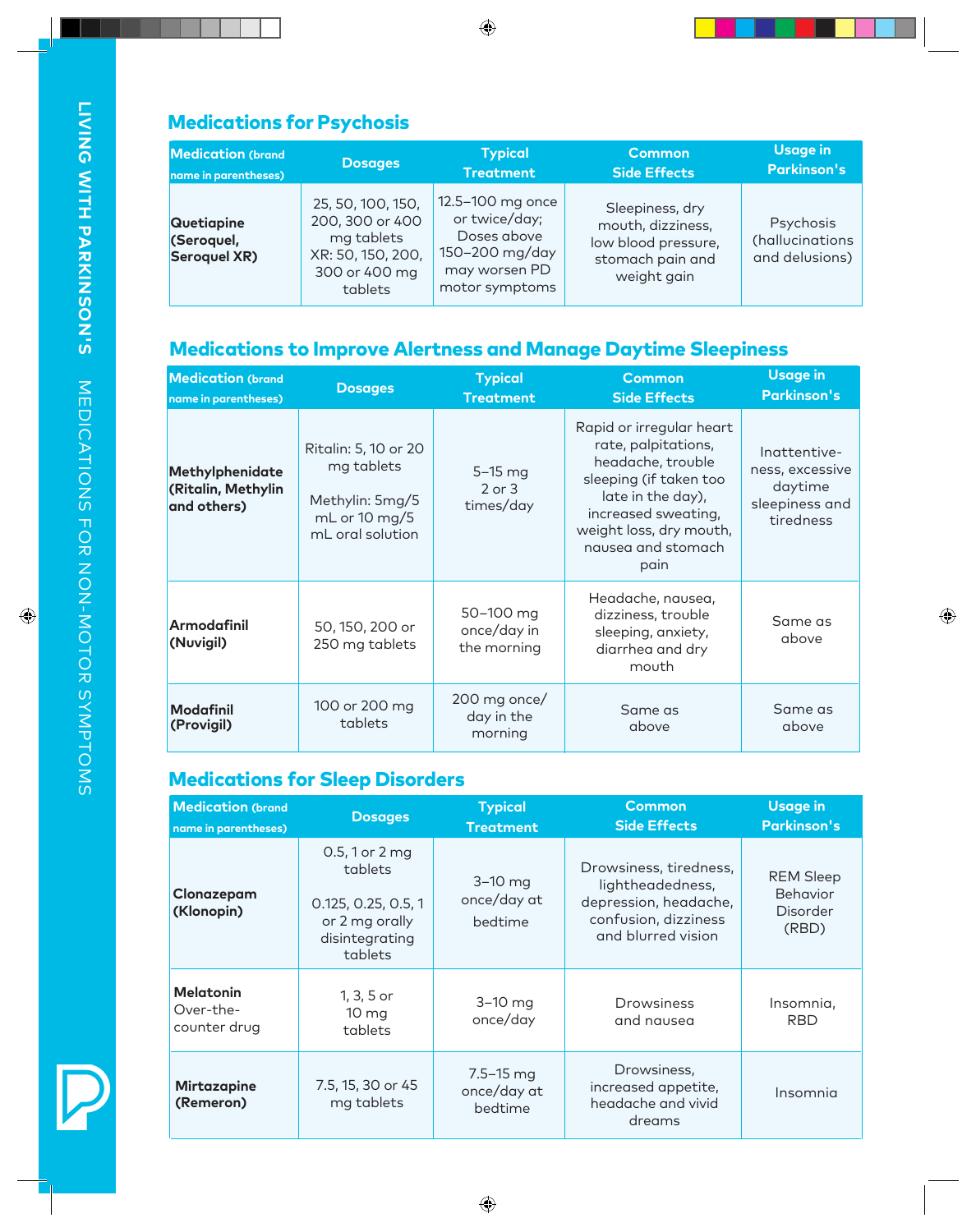# Medications for Sleep Disorders

| <b>Medication</b> (brand      | <b>Dosages</b>                    | <b>Typical</b>                      | <b>Common</b>                                                                       | Usage in           |
|-------------------------------|-----------------------------------|-------------------------------------|-------------------------------------------------------------------------------------|--------------------|
| name in parentheses)          |                                   | <b>Treatment</b>                    | <b>Side Effects</b>                                                                 | <b>Parkinson's</b> |
| <b>Trazodone</b><br>(Desyrel) | 50, 100, 150 or<br>300 mg tablets | 50-100 mg<br>once/day at<br>bedtime | Nausea, dry mouth,<br>dizziness, drowsiness,<br>fatigue, headache,<br>blurry vision | Insomnia           |

# **Medications for Orthostatic Hypotension (postural low blood pressure)**<br>Those taking droxidopa, fludrocortisone and/or midodrine should NOT lay down flat during the day

due to risk of elevated blood pressure (supine hypertension). The last dose of these medications should<br>be taken at least 3–4 hours before bedtime to reduce risk. In most people with PD it is recommended<br>to elevate the hea may be required to monitor blood pressures sitting, standing and/or in the morning after waking up.

| <b>Medication (brand</b><br>name in parentheses) | <b>Dosages</b>                             | <b>Typical</b><br><b>Treatment</b> | <b>Common</b><br><b>Side Effects</b>                                                                 | <b>Usage in</b><br><b>Parkinson's</b> |
|--------------------------------------------------|--------------------------------------------|------------------------------------|------------------------------------------------------------------------------------------------------|---------------------------------------|
| <b>Droxidopa</b><br>(Northera)                   | 100, 200 or 300<br>mg capsules             | 100-600 mg<br>3 times/day          | Risk of high blood<br>pressure when lying<br>flat, nausea, headache<br>and dizziness                 | Orthostatic<br>hypotension            |
| <b>Fludrocortisone</b><br>(Florinef)             | 0.1 <sub>mg</sub><br>tablets               | 0.1 <sub>mg</sub><br>once/day      | Leg swelling, risk of<br>high blood pressure<br>when lying flat and<br>low potassium                 | Same as<br>above                      |
| <b>Midodrine</b><br>(ProAmatine)                 | $2.5, 5$ or<br>10 <sub>mg</sub><br>tablets | $2.5 - 10$ mg<br>every 8<br>hours  | Risk of high blood<br>pressure when lying<br>flat, itchy scalp,<br>urinary retention<br>and headache | Same as<br>above                      |

# Medications for Gastrointestinal (GI) Symptoms in PD

#### Medications for Constipation

| <b>Medication (brand</b><br>name in parentheses)                      | <b>Dosages</b>                     | <b>Typical</b><br><b>Treatment</b>                                  | <b>Common</b><br><b>Side Effects</b>                         | <b>Usage in</b><br><b>Parkinson's</b>                                       |
|-----------------------------------------------------------------------|------------------------------------|---------------------------------------------------------------------|--------------------------------------------------------------|-----------------------------------------------------------------------------|
| Lubiprostone<br>(Amitiza)                                             | 8 or 24 mcg<br>capsules            | $8-24$ mcg<br>twice/day                                             | Bloating, gas, upset<br>stomach, dizziness<br>and chest pain | Constipation                                                                |
| Polyethylene<br>glycol 3350<br>(MiraLax)<br>Over-the-<br>counter drug | 1 capful (17 g)<br>in 4-8 oz water | Once/day if<br>necessary, may<br>use lower doses<br>for maintenance | Bloating, gas, diarrhea,<br>nausea and abdominal<br>pain     | Same as<br>above                                                            |
| Linaclotide<br>(Linzess)                                              | 72 or 145<br>mcg capsules          | 72 or 145 mcg<br>once/day                                           | Diarrhea, headache,<br>abdominal pain, gas                   | Chronic<br>idiopathic<br>constipation<br>(idiopathic=<br>no known<br>cause) |

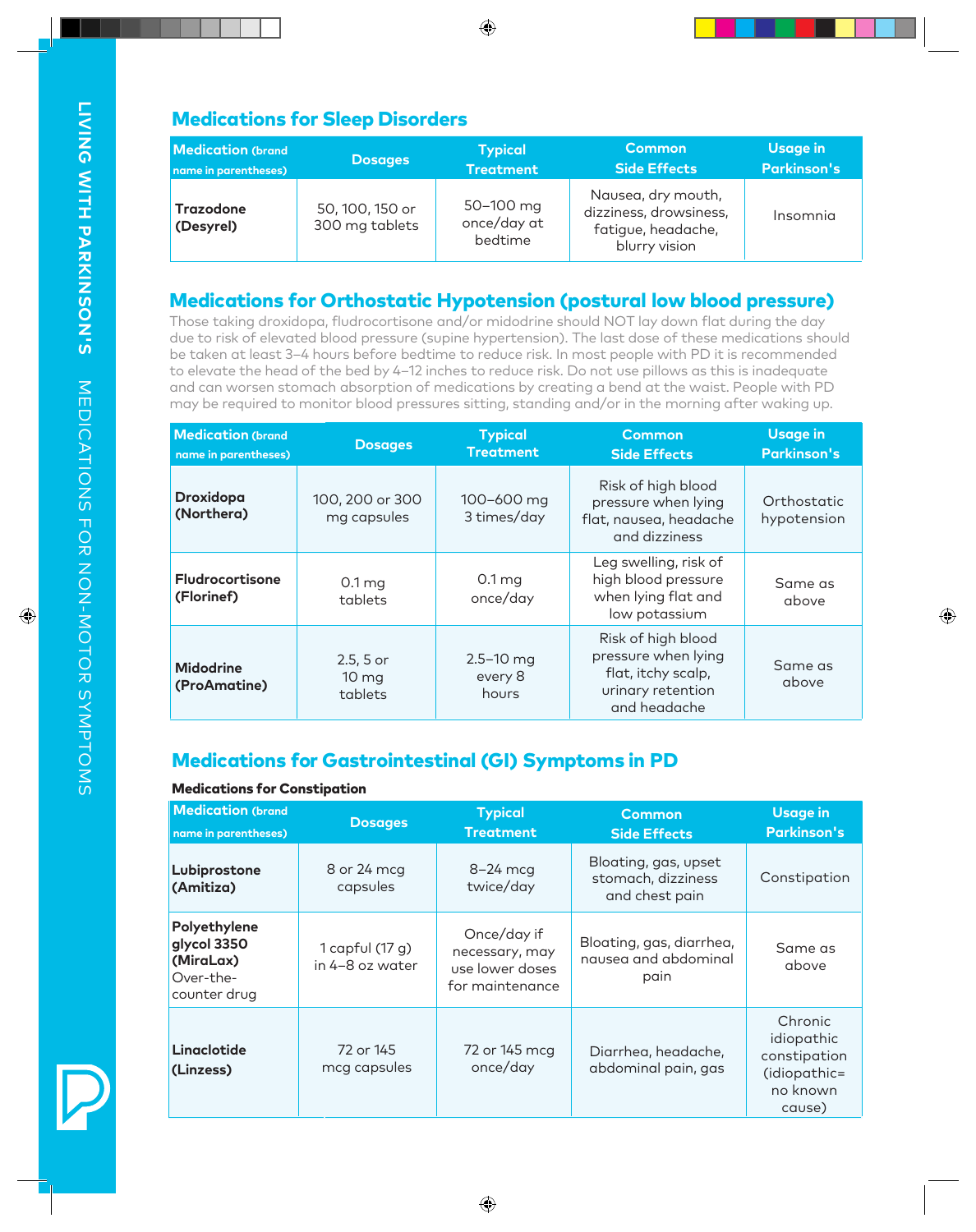#### Medications for Nausea and Vomiting

| <b>Medication (brand</b><br>name in parentheses)                               | <b>Dosages</b>                | <b>Typical</b><br><b>Treatment</b>                          | <b>Common</b><br><b>Side Effects</b>                 | <b>Usage in</b><br><b>Parkinson's</b>          |
|--------------------------------------------------------------------------------|-------------------------------|-------------------------------------------------------------|------------------------------------------------------|------------------------------------------------|
| Carbidopa<br>(Lodosyn)                                                         | $25 \,\mathrm{mg}$<br>tablets | 25-50 mg added<br>to each dose of<br>carbidopa/<br>levodopa | Could worsen<br>dyskinesia                           | Levodopa-<br>induced<br>nausea and<br>vomiting |
| <b>Domperidone</b><br>(Motilium)<br>Not available<br>in the US at<br>this time | 10 <sub>mg</sub><br>tablets   | 10 mg up to 3<br>times/day prior<br>to meals                | Headache,<br>hives, hot<br>flashes and dry<br>eyes   | Nausea,<br>vomiting and<br>constipation        |
| Ondansetron<br><b>(Zofran and</b><br>others)                                   | $4$ or 8 mg<br>tablets        | $4-8$ mg up to $3$<br>times/day as<br>needed                | Headache, tiredness,<br>constipation and<br>diarrhea | Nausea and<br>vomiting                         |

# Medications for Bladder Control

#### Alpha Blockers

| <b>Medication (brand</b><br>name in parentheses) | <b>Dosages</b>                           | <b>Typical</b><br><b>Treatment</b>        | <b>Common</b><br><b>Side Effects</b>                                                 | <b>Usage in</b><br><b>Parkinson's</b>                                                                   |
|--------------------------------------------------|------------------------------------------|-------------------------------------------|--------------------------------------------------------------------------------------|---------------------------------------------------------------------------------------------------------|
| <b>Tamsulosin</b><br>(Flomax)                    | 0.4 mg ER<br>tablets                     | $0.4 - 0.8$ mg<br>once/day with<br>a meal | Low blood pressure,<br>dizziness, headache,<br>ejaculation failure<br>and runny nose | Difficulty<br>urinating due to<br>enlarged<br>prostate<br>(benign<br>prostatic<br>hyperplasia<br>[BPH]) |
| <b>Terazosin</b><br>(Hytrin)                     | 1, 2, 5 or<br>$10 \text{ mg}$<br>tablets | $1-10$ mg<br>once/day at<br>bedtime       | Low blood pressure,<br>dizziness and<br>swelling                                     | Same as<br>above                                                                                        |

## Antimuscarinics/Anticholinergics for Bladder Control

| <b>Medication (brand</b><br>name in parentheses)     | <b>Dosages</b>                                                                                                        | <b>Typical</b><br><b>Treatment</b>                                                                      | <b>Common</b><br><b>Side Effects</b>                                            | <b>Usage in</b><br><b>Parkinson's</b> |
|------------------------------------------------------|-----------------------------------------------------------------------------------------------------------------------|---------------------------------------------------------------------------------------------------------|---------------------------------------------------------------------------------|---------------------------------------|
| Oxybutynin<br>(Ditropan,<br>Ditropan XL,<br>Oxytrol) | 5 mg tablets<br>or 5mg/mL<br>oral solution<br>XL: 5, 10 or 15<br>mg ER tablets<br>Oxytrol: 3.9<br>mg/24-hour<br>patch | $2.5 - 5$ mg 2 or 3<br>times/day<br>XL: 5-30 mg<br>once/day<br>Oxytrol: Apply<br>1 patch twice/<br>week | Dizziness,<br>drowsiness, dry<br>mouth, constipation<br>nausea and<br>confusion | Overactive<br>bladder                 |
| <b>Solifenacin</b><br>(Vesicare)                     | 5 or 10 mg<br>tablets                                                                                                 | 5-10 mg<br>once/day                                                                                     | Dry mouth,<br>constipation<br>and dry eyes                                      | Same as<br>above                      |